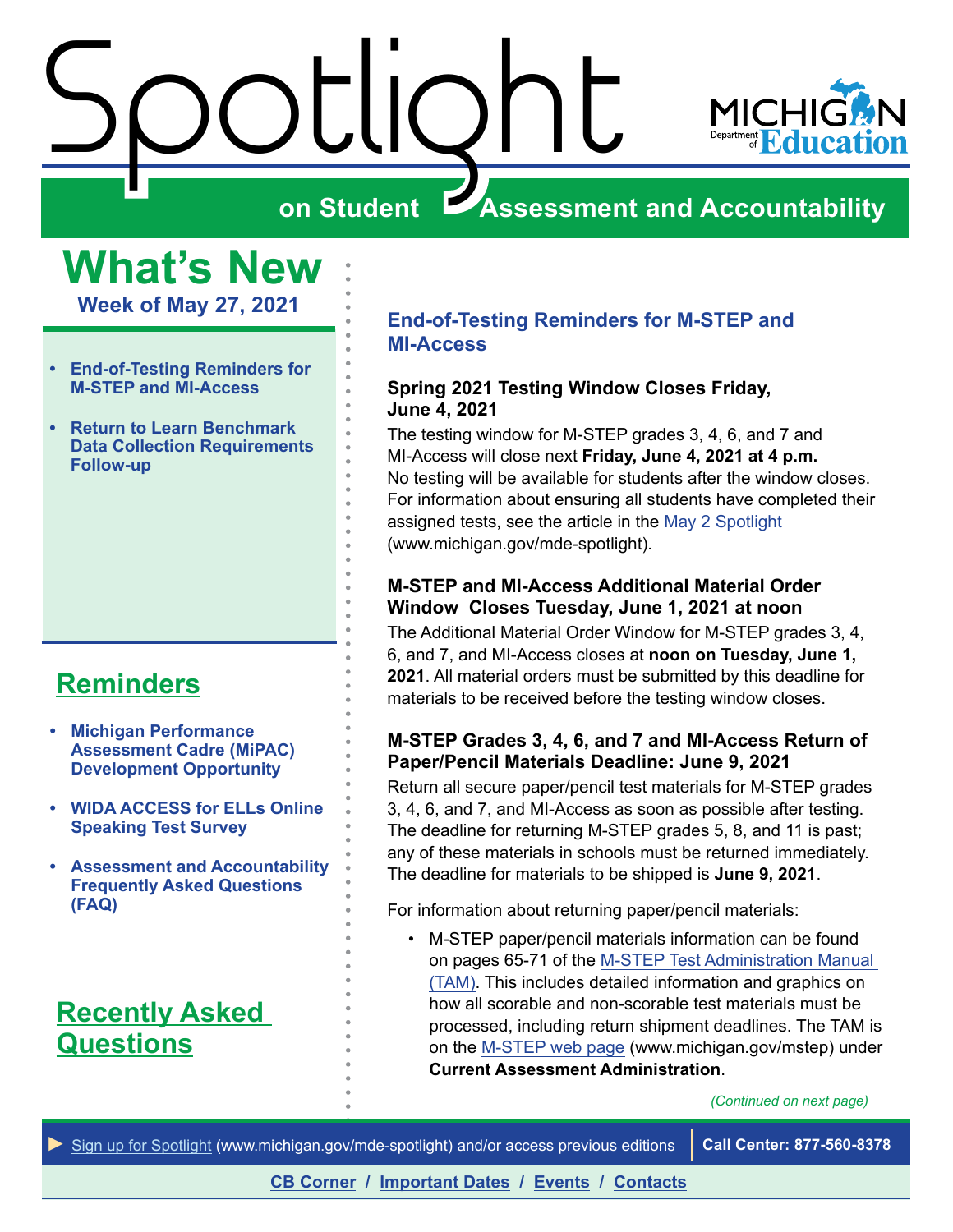# <span id="page-1-0"></span> ${\sf SOLIQht}$  on Student Assessment and Accountability May 27, 2021

• For information and packing diagrams on returning MI-Access materials, refer to the [MI-Access Instructions for Materials Return](https://www.michigan.gov/documents/mde/Spring_2018_MI-Access__Instructions_for_Materials_Return_614132_7.pdf) on the [MI-Access web page](http://www.michigan.gov/mi-access) (www.michigan.gov/miaccess).

The MI-Access Supported Independence and Participation (SI/P) student scores must be entered and submitted using the online answer document by **Friday, June 4, 2021 by 4 p.m.** For details, refer to the MI-Access [SI/P Online Answer Document Instructions](https://www.michigan.gov/documents/mde/P-SI_Online_Answer_Document_-_Instructions_522454_7.pdf)  [for Score Entry,](https://www.michigan.gov/documents/mde/P-SI_Online_Answer_Document_-_Instructions_522454_7.pdf) found on the [MI-Access web page.](http://www.michigan.gov/mi-access)

#### **Return to Learn Benchmark Data Collection Requirements Follow-up**

On August 20, 2020, Governor Whitmer signed into law [Public Act 149 of 2020](https://www.legislature.mi.gov/documents/2019-2020/publicact/pdf/2020-PA-0149.pdf) (P.A. 149), which took immediate effect as part of the Return to Learn package of laws. P.A. 149 requires all districts to administer benchmark assessments to students in grades K-8. It also requires the reporting of certain data either to the Michigan Data Hub or the Michigan Department of Education (MDE) and the Center for Educational Performance and Information (CEPI).

P.A.149 provides three options for benchmark assessments. Schools may choose one or more of the following:

- **One of four benchmark assessment providers approved by MDE (subsections [9] and [12])**  See Scenario 1.
- **Benchmark assessments with progress monitoring tools (subsections [10] and [15])**  See Scenario 2.
- **Local benchmark assessments (subsections [11] and [15])** See Scenario 2.

MDE wishes to thank the majority of districts who have completed or are working towards completing the tasks needed to meet the reporting requirements. It is critical that districts that have not yet started/completed this work do so soon as possible, so MDE and CEPI can meet the legislatively mandated deadline of **September 1, 2021** for reporting assessment results to the governor and the Michigan Senate and House education-related standing committees. Depending on the benchmark assessment(s) your district is administering, either scenario 1, scenario 2, or both will apply.

#### **Scenario 1: Your district chose to administer one or more benchmark assessments from the MDEapproved list of providers.** These assessments are:

- Curriculum Associates i-Ready
- NWEA Map
- Renaissance STAR
- Smarter Interim Assessments (offered by Data Recognition Corporation (DRC))
- MDE Early Literacy and Mathematics Benchmark Assessments (offered by DRC)

Please contact the Michigan Data Hub help desk immediately by email at [support@midatahub.org](mailto:support%40midatahub.org?subject=) or by calling 269-250-9240 to start or complete the integration configuration process of benchmark assessment data into the Michigan Data Hub. This work needs to be completed no later than **June 1, 2021**.

#### **Scenario 2: Your district chose to administer a local benchmark assessment or another benchmark assessment with progress monitoring tools.**

In April 2021, districts were asked to complete the Return to Learn Benchmark Assessment survey through the Grant Electronic Monitoring System/

*(Continued on next page)*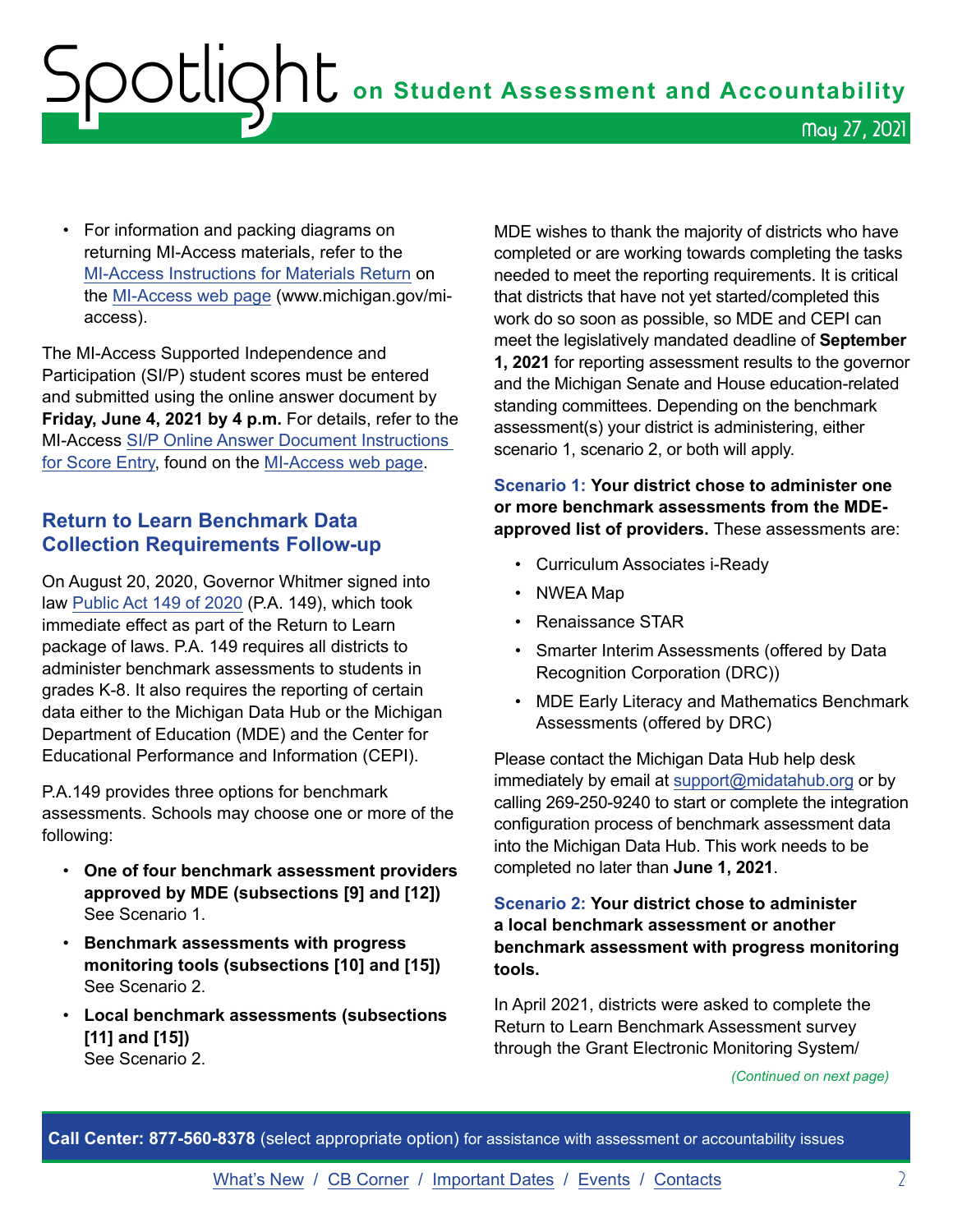# OOUQht on Student Assessment and Accountability May 27, 2021

Michigan Administrative Review System (GEMS/ MARS). The survey, which was available April 1 – April 12, 2021, required districts to report the following:

- the local assessment(s) used to comply with the Return to Learn law
- the grades and content assessed by the assessment(s)
- how the assessment(s) measures change, including learning loss
- how the district plans to address any losses in learning

**The survey will reopen from June 2 through June 16 to capture missing data.** Districts can complete the survey using this link. Email CEPI at [cepi@](mailto:cepi%40michigan.gov?subject=) [michigan.gov](mailto:cepi%40michigan.gov?subject=) with your district name and district code with questions or for assistance. If your district completed the GEMS/MARS survey in April you do not need to resubmit or complete the survey again.

If your district falls into both scenario 1 and 2, you must follow the instructions for each scenario.

#### **Resources and Assistance**

MDE, CEPI, and the Michigan Data Hub have collaborated to provide several resources to help districts meet the reporting requirements of the Return to Learn law.

#### **MDE Resources:**

- [Return to Learn Benchmark Assessment](https://www.michigan.gov/documents/mde/Return_to_Learn_Benchmark_Assessment_Reporting_FAQ_719786_7.pdf)  [Reporting FAQs](https://www.michigan.gov/documents/mde/Return_to_Learn_Benchmark_Assessment_Reporting_FAQ_719786_7.pdf) document
- [Return to Learn Benchmark Assessments](https://www.michigan.gov/mde/0,4615,7-140-22709_102327---,00.html) web page

#### **Michigan Data Hub Resources:**

- [Michigan Data Hub](https://www.midatahub.org/) website
- [Michigan Data Hub Trainings](https://www.midatahub.org/support/trainings/) web page, which hosts vendor-specific webinar recordings and PowerPoint slide decks for integrating benchmark data from Curriculum Associates, DRC, NWEA, and Renaissance.

Still have questions? Contact us at:

- **MDE** mde-michigan.gov 877-560-8378 (opt. 8)
- **CEPI** cepi@michigan.gov
- **Michigan Data Hub** support@midatahub.org 269-250-9240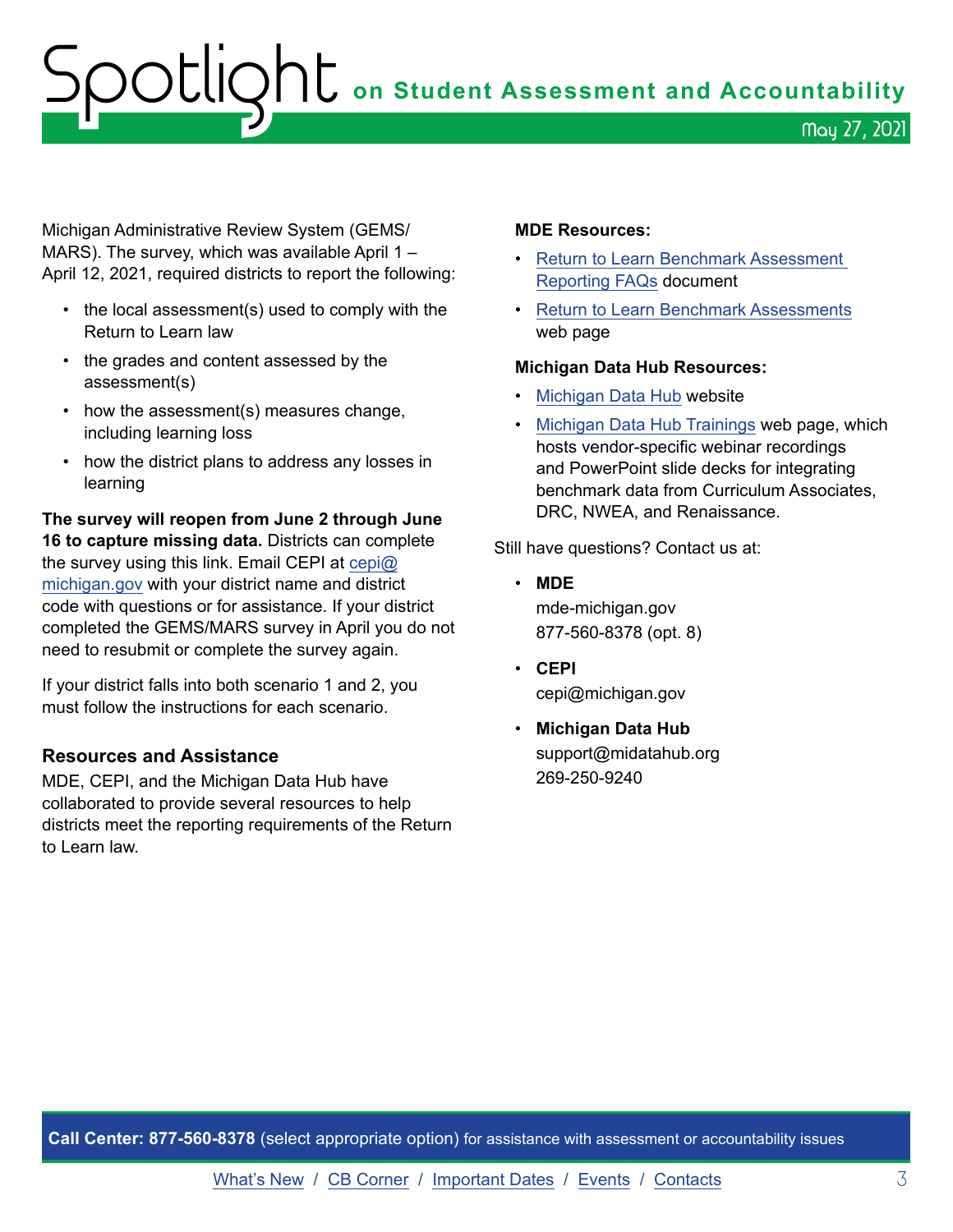<span id="page-3-1"></span>**OOUQNU** on Student Assessment and Accountability

<span id="page-3-0"></span>

#### **Michigan Performance Assessment Cadre (MiPAC) Development Opportunity**

Are you interested in learning about developing and implementing performance assessments in your

district/school? Join the Office of Educational Assessment and Accountability as we work with the Michigan Assessment Consortium to develop performance assessments that are aligned to



Michigan's academic standards and model essential skills in mathematics and English language arts (ELA) in grades 3-8.

Information about preferred candidate qualifications and participant expectations is available in the [May](https://www.michigan.gov/documents/mde/Spotlight_5-13-21_725244_7.pdf)  [13, 2021 Spotlight](https://www.michigan.gov/documents/mde/Spotlight_5-13-21_725244_7.pdf) edition (www.michigan.gov/mdespotlight).

If you are interested in participating, submit your resume in an email to [mde-oeaa@michigan.gov,](mailto:mde-oeaa%40michigan.gov?subject=MiPAC%20Application) using the subject line: "MiPAC Application".

#### **WIDA ACCESS for ELLs Online Speaking Test Survey**

May 27, 2021

WIDA wants to know what you think of the WIDA ACCESS for ELLs Online Speaking test, and what speaking activities you use in your classroom.

To help WIDA improve the WIDA ACCESS for ELLs Online Speaking test, please respond to this [survey](https://www.surveymonkey.com/r/SpeakingTest) (www.surveymonkey.com/r/SpeakingTest). It should take no more than 15 minutes to complete the survey, which will close on **June 28, 2021**.

#### **Assessment and Accountability Frequently Asked Questions (FAQ)**

In light of the recent announcements on the approval of Michigan Department of Education's accountability waiver and the denial of our assessment waiver, the Office of Assessment and Accountability has provided two FAQ documents to address some of the frequently asked questions that have recently come into our office.

- [FAQ Assessments](https://www.michigan.gov/documents/mde/Spring_2021_Summative_Assessments_FAQ_721789_7.pdf)
- [FAQ Accountability](https://www.michigan.gov/documents/mde/Michigan_School_Accountability_Planning_and_Response_to_COVID-19_701197_7.pdf)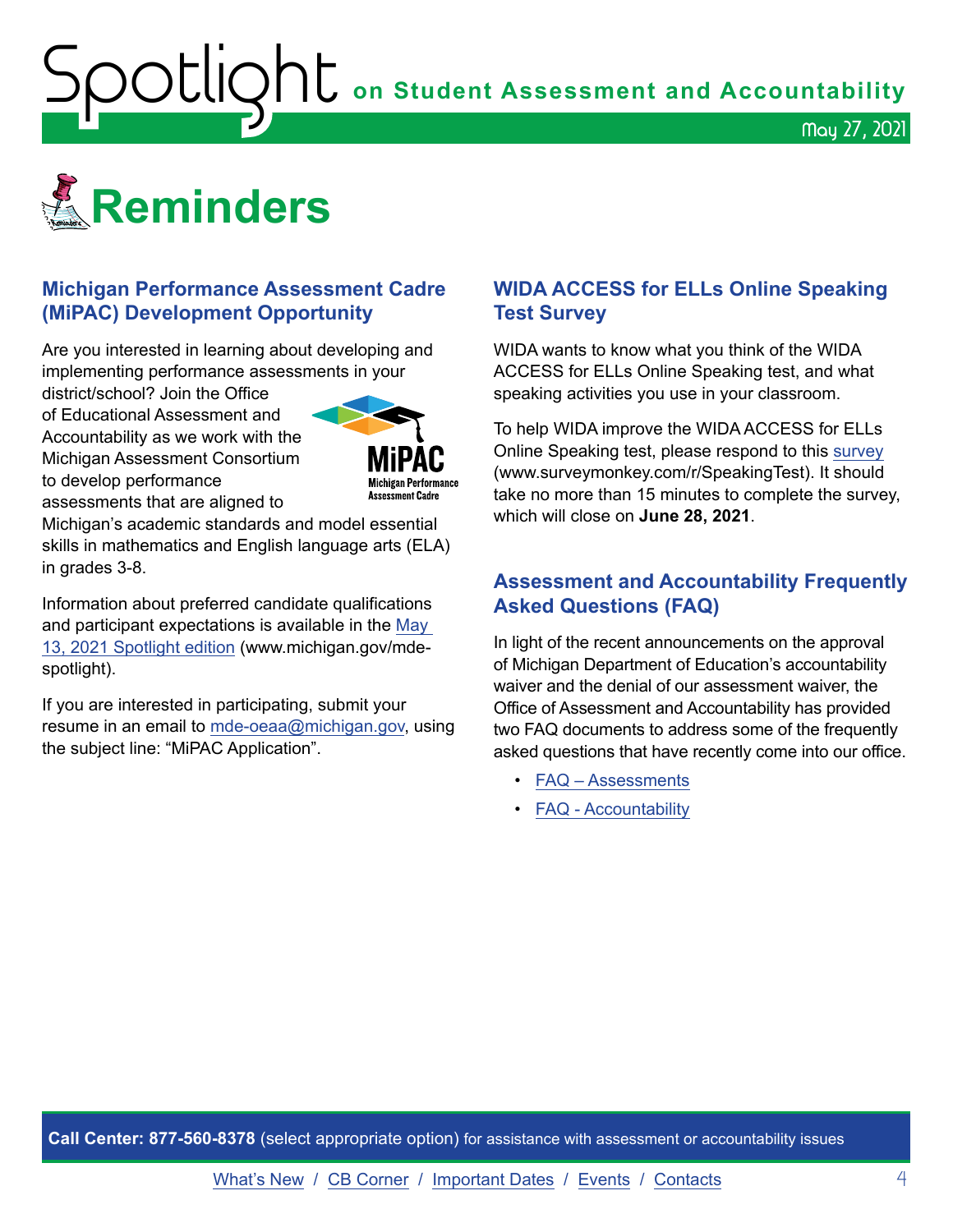**OCLIQht** on Student Assessment and Accountability

May 27, 2021

## **CB** College Board Corner

<span id="page-4-0"></span>*Information on SAT*®*, PSAT*™ *8/9, and PSAT*™*10 provided by the College Board*

#### **Questions about Spring SAT, PSAT 8/9, or PSAT 10?**

- Call the Michigan Educator Hotline: 866-870-3127 (select Option 1)
- Email: [michiganadministratorsupport@](mailto:michiganadministratorsupport%40collegeboard.org?subject=) [collegeboard.org](mailto:michiganadministratorsupport%40collegeboard.org?subject=)

### **REMINDERS**

#### **Thank You!**

Thank you to all who served as test coordinators, SSD coordinators, proctors, hall monitors, or room monitors for the Spring 2021 administration. We understand this has been a stressful year for all educators, and we greatly appreciate your flexibility, hard work, and your dedication to your students!

#### **SSD Coordinator Email – School Testing Calendar**

SSD coordinators may have received an email last week from the SSD department about updating your school's testing calendar. Although the Michigan Department of Education is providing your students with the SAT on a school day, some students may also choose to register for a weekend administration of the SAT at their own expense. For weekend testing, most students will test in a weekend test center. These test centers are normally housed in high schools or colleges that applied to the College Board and were approved for weekend testing. Many accommodations, including extra breaks, use of a calculator, and others, can be provided in a weekend

test center. However, students who have certain accommodations—such as double time, pre-recorded audio via MP3 streaming, braille, or large font greater than 20 point—will test in their school due to their special testing needs. This "school-based testing" means accommodated students may be looking to test in your school, even if you have not signed up to be a weekend test center.

The primary SSD coordinator of a school serves as the contact for the College Board and for students who require school-based testing. To support this process, each primary SSD coordinator is asked to fill out their school testing calendar, which can be accessed on the SSD Online Dashboard. This allows you to notify us if there are administrations for which you will **not** be able to provide school-based testing. The testing calendar in SSD Online is for SAT only. It can be updated for schools that are only testing PSAT, but remember it is **not related to state testing** in any way.

The decision to support school-based testing administrations is completely at the discretion of the school. Neither the College Board nor the Michigan Department of Education requires you to participate, nor does this have an impact on the state-provided spring testing. To see the students at your school who have registered for a national administration, the SSD coordinator can check the SSD Online Dashboard for a student's registered test date. If you decide to not support the national testing for these students who need accommodations, College Board will work with the students directly to find another school in the area that is available for school-based testing.

**Call Center: 877-560-8378** (select appropriate option) for assistance with assessment or accountability issues

[What's New](#page-0-0) / [CB Corner](#page-4-0) / [Important Dates](#page-6-0) / [Events](#page-7-0) / [Contacts](#page-8-0) 5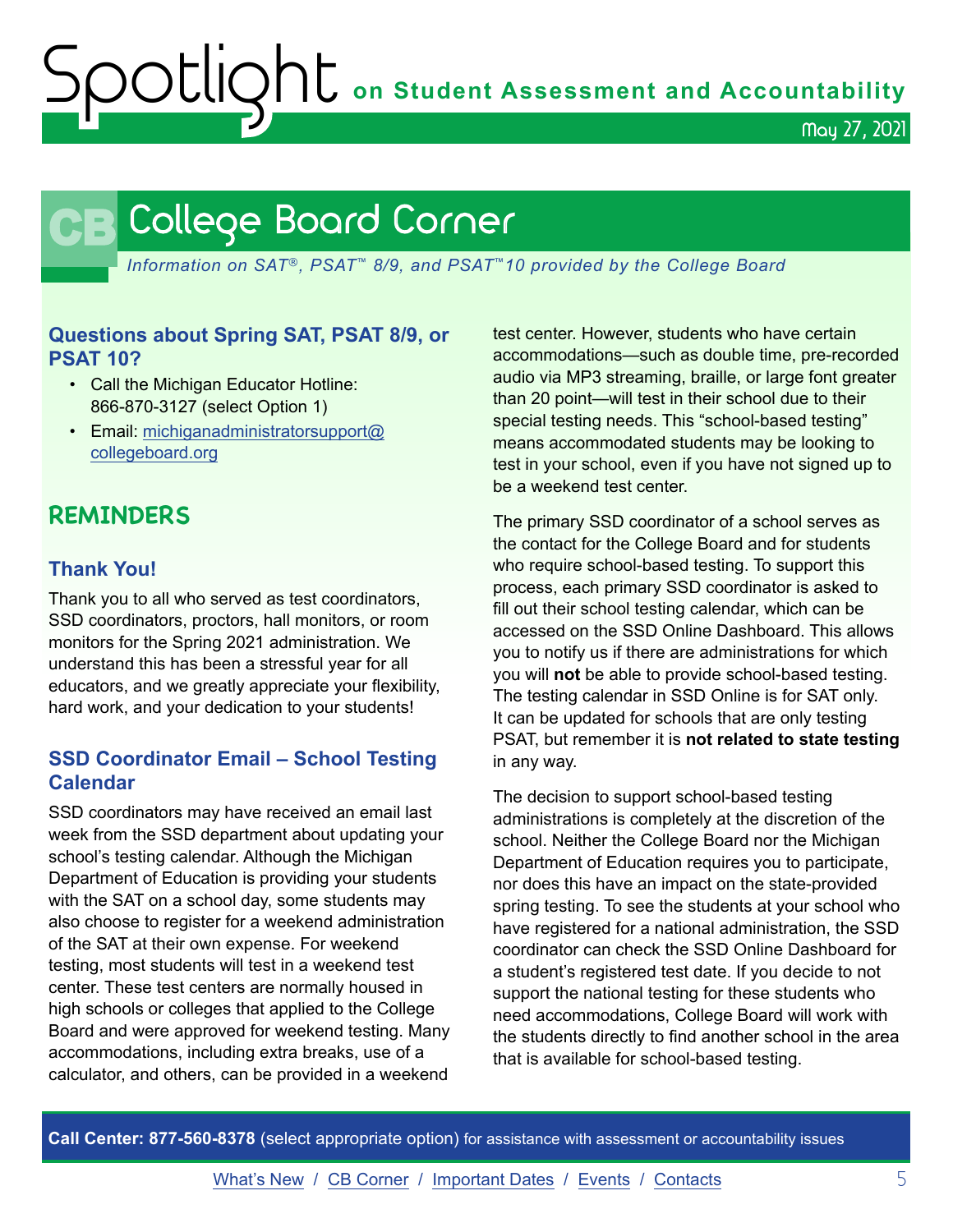## ${\sf SOL}$ May 27, 2021

## <span id="page-5-0"></span>**Recently Asked Questions . . .**

#### **When is an Incident Report required and how do I submit one?**

Any testing irregularities that occur must be reported to the Office of Educational Assessment and Accountability (OEAA). The [Incident Reporting](https://www.michigan.gov/documents/mde/Incident_Reporting_520328_7.pdf)  [Guide](https://www.michigan.gov/documents/mde/Incident_Reporting_520328_7.pdf) on the M-STEP web page and in Appendix C of the [M-STEP Test Administration Manual](https://www.michigan.gov/documents/mde/M-STEP_Test_Administration_Manual_630729_7.pdf) includes detailed information about when an incident is required or optional to report, listed according to incident categories.

The MI-Access incident report guides are listed in the [Functional Independence Test Administration](https://www.michigan.gov/documents/mde/MI-ACCESS_Functional_Independence_TAM_635412_7.pdf)  [Manual](https://www.michigan.gov/documents/mde/MI-ACCESS_Functional_Independence_TAM_635412_7.pdf) in appendix H (page 96) and the [Supported](https://www.michigan.gov/documents/mde/Participation_and_Supported_Independence_TAM_635414_7.pdf)  [Independence and Participation Test Administration](https://www.michigan.gov/documents/mde/Participation_and_Supported_Independence_TAM_635414_7.pdf)  [Manual](https://www.michigan.gov/documents/mde/Participation_and_Supported_Independence_TAM_635414_7.pdf) in appendix I (page 84). These appendices include detailed information about when an incident is required or optional to report, listed according to incident categories.

Incident Reports are submitted to the Michigan Department of Education through the OEAA Secure Site. Details about what information to include in an Incident Report were provided in the [May 13 Spotlight](https://www.michigan.gov/documents/mde/Spotlight_5-13-21_725244_7.pdf) (www.michigan.gov/mde-spotlight).

Detailed information on how to access and use the Secure Site Incident Reporting tool is available in the [Incident Reporting](https://www.michigan.gov/documents/mde/Incident_Reporting_for_M-STEP_520328_7_557253_7.pdf) document, located on the [Secure Site Training web page](http://www.michigan.gov/securesitetraining) (www.michigan.gov/ securesitetraining).

#### **If a student is listed in our student information system, why are they not listed on the Accountable Students Enrolled and Demographics?**

The Accountable Students Enrolled and Demographics displays student enrollment information pulled and updated from the Michigan Student Data System (MSDS). If students are in the school's student information system, this does not mean that they are in MSDS. Work with your district MSDS user to verify and update student information in MSDS.

Refer to the [May 6 Spotlight](https://www.michigan.gov/documents/mde/Spotlight_5-6-21_724419_7.pdf) (www.michigan.gov/mdespotlight) for important dates when working with the Accountable Students Enrolled and Demographics list.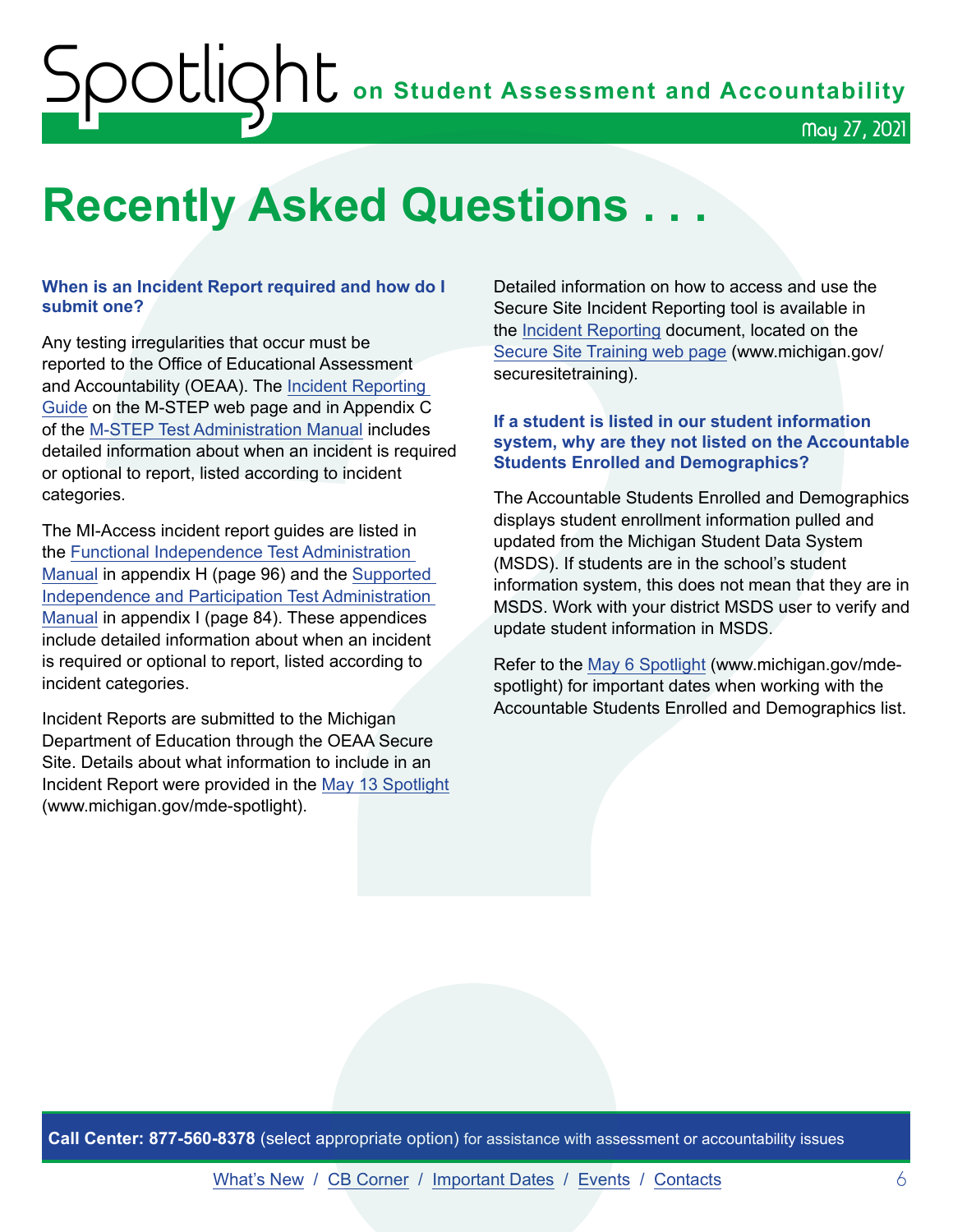# on Student Assessment and Accountability May 27, 2021

## <span id="page-6-0"></span>**Important Dates**

## **Approaching Deadlines!**

#### **Monday, June 1, 2021**

- **M-STEP** Additional Material Order window for grades 3, 4, 6, and 7
- **MI-Access** Additional Material Order window for all grades

#### **Friday, June 4, 2021**

- Online and paper/pencil assessment window for **M-STEP** grades 3, 4, 6, and 7 **CLOSES**
- **MI-Access FI** Online and Paper/Pencil assessment window for all grades **CLOSES**
- **MI-Access SI/P** online score entry **CLOSES**

## **May 2021**

#### **Early Literacy and Mathematics**

#### **Now – June 29, 2021**

Wed

• **Early Literacy and Mathematics Benchmark Assessments (K-2)** Pre-identification of students in OEAA Secure Site window

l nu

FП

5

12

6

13

#### **Now – June 30, 2021**

• **Early Literacy and Mathematics Benchmark Assessments (K-2)** Online testing window

### **June/July 2021**

#### **Wednesday, July 28, 2021, 10-11 a.m.**

• **DRC Webinar: Technology Coordinator Training** – applies to the Benchmark Assessments, WIDA Screener, WIDA ACCESS for ELLs, and Spring 2022 testing [Join webinar](https://datarecognitioncorp.zoom.us/j/94405940716) (https://datarecognitioncorp.zoom. us/j/94405940716)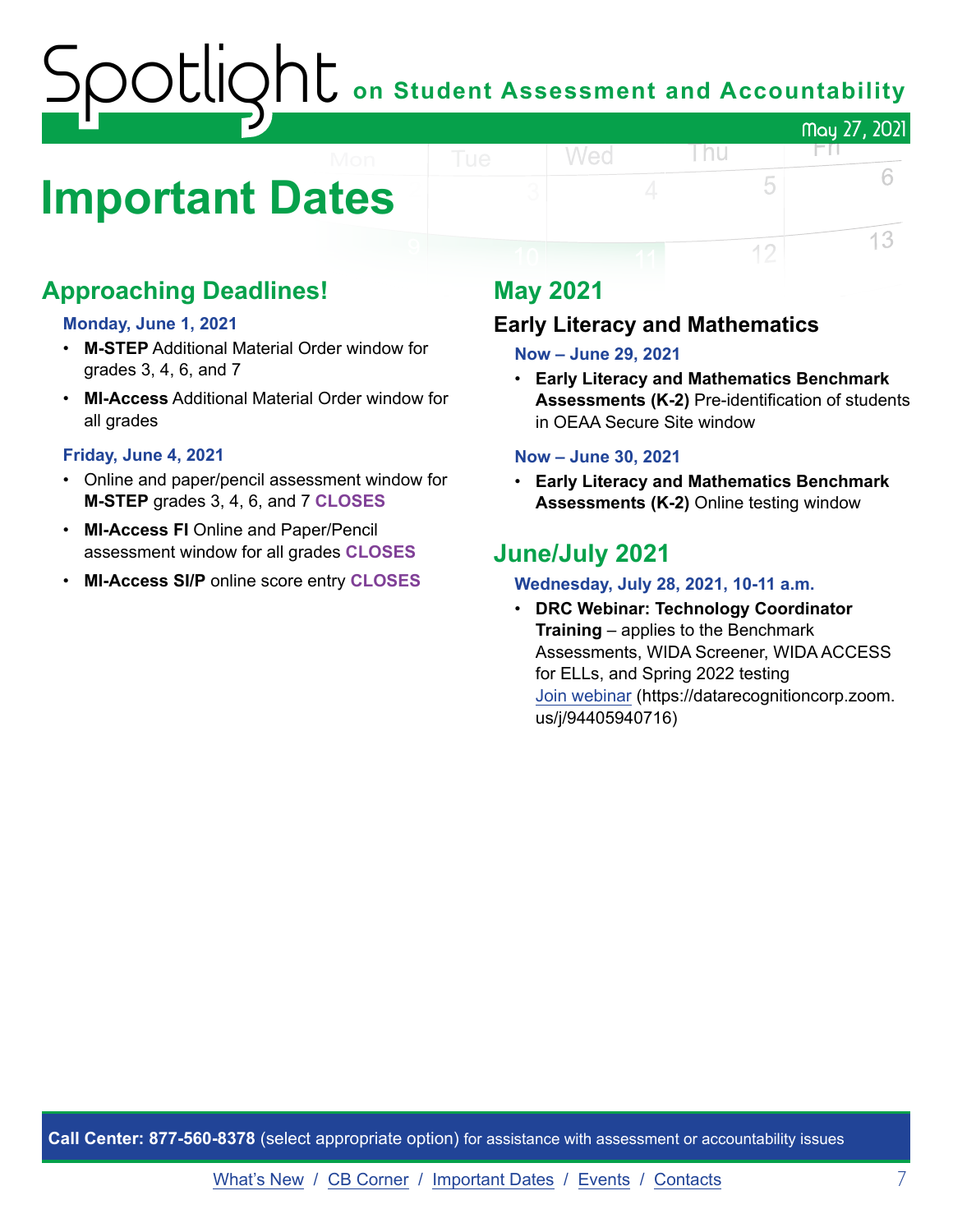### on Student Assessment and Accountability May 27, 2021 Wed l nu FП.

<span id="page-7-0"></span>

#### **Building a Better Assessment Future**

Virtual Conference **June 28–30, 2021 9:00 a.m. – 3:45 p.m.**

Did you know that about 80 percent of the assessments given to students are the result of decisions made by local educators? Those decisions will be the focus of the Building a Better Assessment [Future](https://www.michiganassessmentconsortium.org/event/building-a-better-assessment-future/) virtual conference. This "not-to-be-missed" event offers support for district teams as they reimagine their districts' assessment systems and improve learning for all students.

The BBAF conference will take place **June 28-30, 2021** and is hosted by [Michigan Assessment Consortium](http://www.michiganassessmentconsortium.org/)  [\(MAC\)](http://www.michiganassessmentconsortium.org/) in partnership with Michigan Department of Education's [FAME](http://www.famemichigan.org/) (Formative Assessment for Michigan Educators) program and [Oakland Schools.](https://www.oakland.k12.mi.us/) Event participants will hear from and engage with respected national and international assessment experts, such as Susan Brookhart, Jan Chappuis, Margaret Heritage, Jim Pellegrino, Ken O'Connor, and Rick Stiggins.

Participants will also have ample time to work with Michigan assessment leaders, reflect on their current assessment practices, and collaborate to find new opportunities to improve student learning through assessment.

5

12

#### **Come as a team or attend on your own!**

Educators and policy makers at all levels are invited to attend with schools/districts encouraged to register and work in teams of three or more. The event will feature group work time and office hours with selected experts, allowing participants to address their schools' unique opportunities. Plus, the FAME program and the MAC will support each team's work after the conference through private consultation and group engagements designed to keep the collaboration going.

#### **Learn more**

Download and share the [BBAF conference flyer.](https://www.michiganassessmentconsortium.org/wp-content/uploads/BBAF-Flyer-1.pdf)

Find more details and register on the [Conference](https://www.michiganassessmentconsortium.org/event/building-a-better-assessment-future/)  [event page](https://www.michiganassessmentconsortium.org/event/building-a-better-assessment-future/) (bit.ly/MAC-BBAF).

**Call Center: 877-560-8378** (select appropriate option) for assistance with assessment or accountability issues

6

13